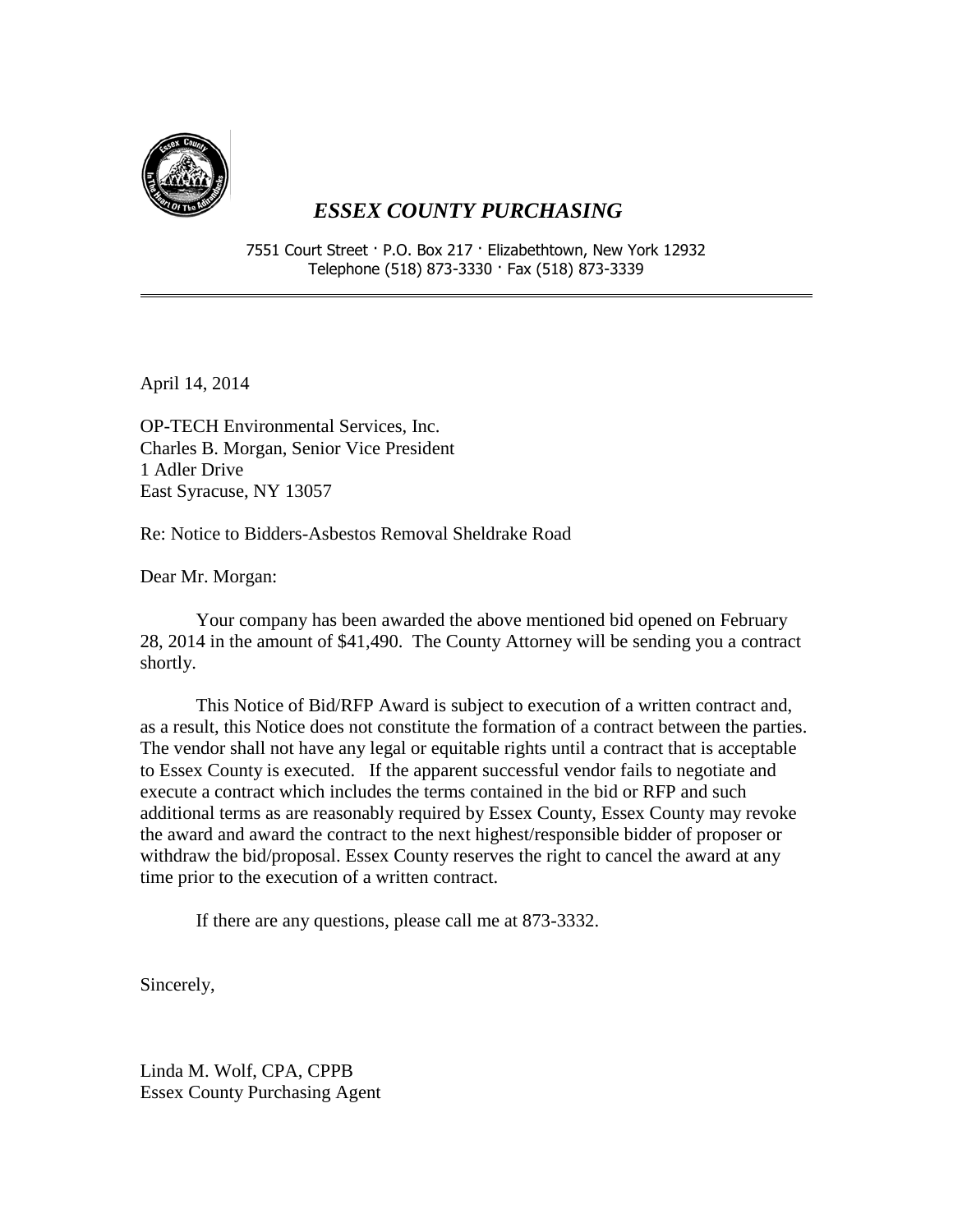

## *ESSEX COUNTY PURCHASING*

7551 Court Street · P.O. Box 217 · Elizabethtown, New York 12932 Telephone (518) 873-3330 · Fax (518) 873-3339

April 15, 2014

Bronze Contracting, LLC Thomas Bronson, President 9106 Plank Road, Remsen, NY 13438

Re: Notice to Bidders-Asbestos Removal Sheldrake Road

To Whom It May Concern:

We have awarded the above mentioned bid opened on February 28, 2014 in the amount of \$41,490 to OP-TECH. Thank you for your participation.

If there are any questions, please call me at 518-873-3332.

Sincerely,

Linda M. Wolf, CPA, CPPB Essex County Purchasing Agent